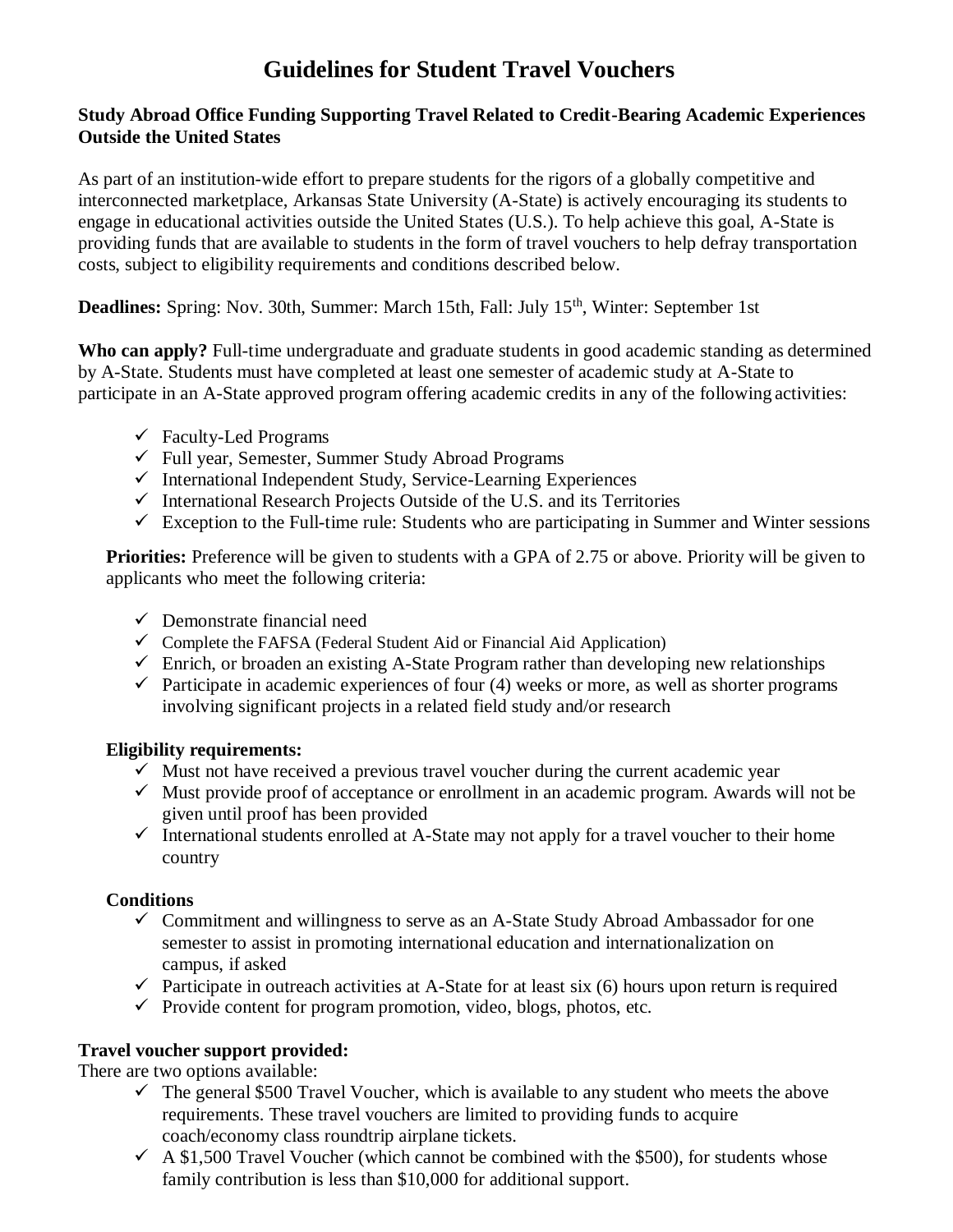Should the trip be cancelled for any reason, except for cancellations on the part of A-State or if the U.S. government prohibits or discourages travel to that country, the student recipient is responsible for refunding the full amount of the travel voucher to A-State. Travel vouchers will not be awarded to support travel to countries/regions under U.S. Department of State travel advisories or bans.

## **How to apply?**

Submit the following:

- 1. A complete application (see the next page)
- 2. An essay, no more than 1 page, typed, double-spaced, 12 point font, explaining:
	- a. Why you want to study abroad?
	- b. How you will contribute to promoting Study Abroad and internationalization of Arkansas State University when you return?
- 3. If applying for the \$1,500 travel voucher, a copy of your award letter with the EFC listed, showing that your family contribution is \$10,000 or less

Supporting documents may be required to verify program eligibility. Award decisions will be made within 30 days of the deadlines listed above.

**Statement of non-discrimination:** It is the policy of A-State to afford equal opportunities in education and in employment to qualified persons regardless of age, color, race, disability, religion, or sex, in accordance with all laws, including Title IX of Education Amendments of 1972, Title VII of the Civil Rights Act of 1973, Americans with Disabilities Act of Civil Rights Act of 1991, and Executive Order 11246.

For more information about this application, contact the Study Abroad Office at (870) 972-3734 or [studyabroad@astate.edu.](mailto:studyabroad@astate.edu)